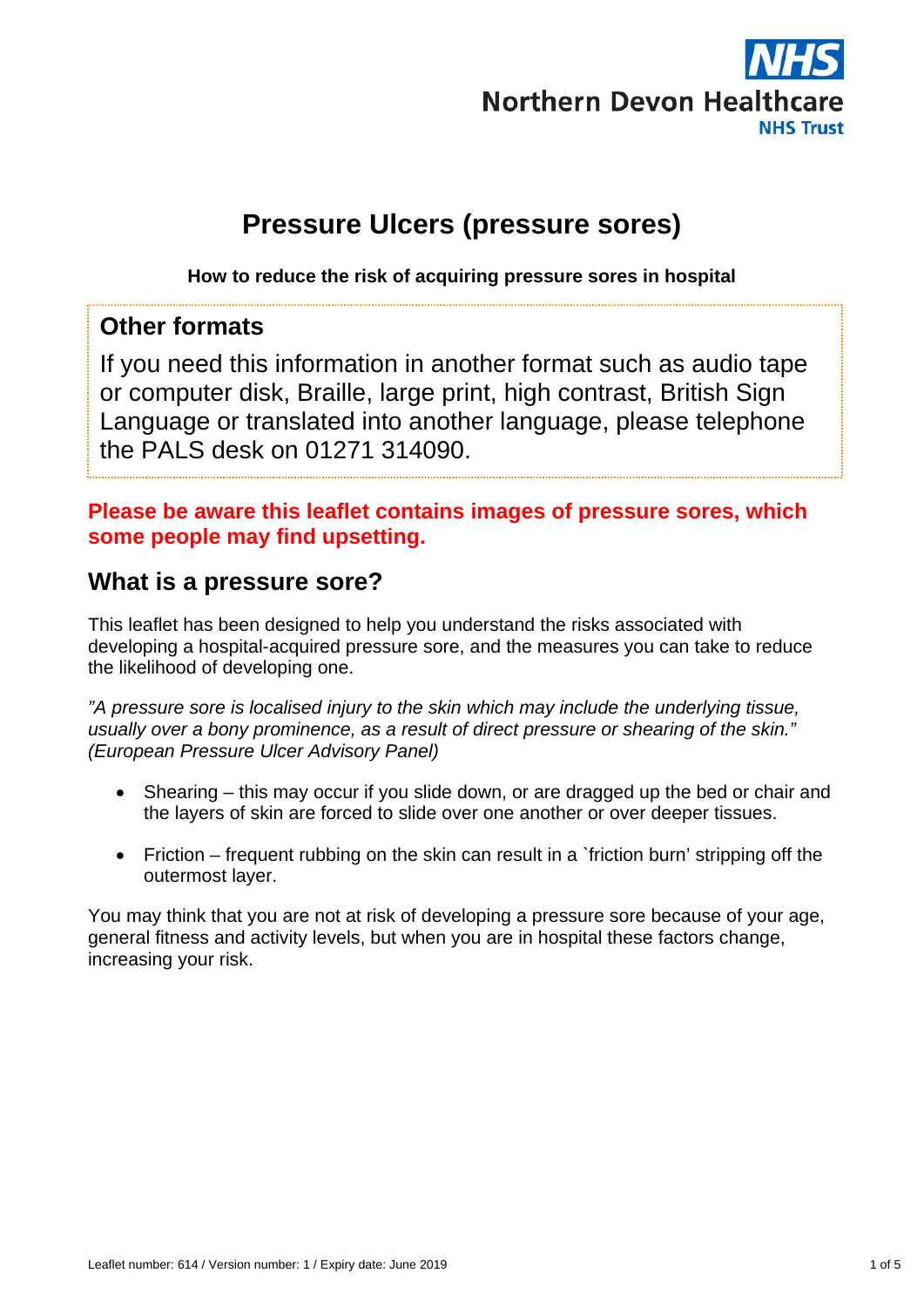#### **Grading of sores:**

We typically grade sores from a grade1 to a grade 4 depending on severity and presentation, and we will discuss this *with you if we discover a sore whilst you are a patient on the ward.* 



Version 1 1st July 2009

Images: Colin Blain Medical Photographer Inverclyde Royal Hospital (IRH) Greenock / Science Photo Library

#### **Where can pressure sores develop?**

Common sites for developing pressure sores are:

- Heels
- Sacrum
- Elbows
- **Hips**
- **Scalp**
- Ankles







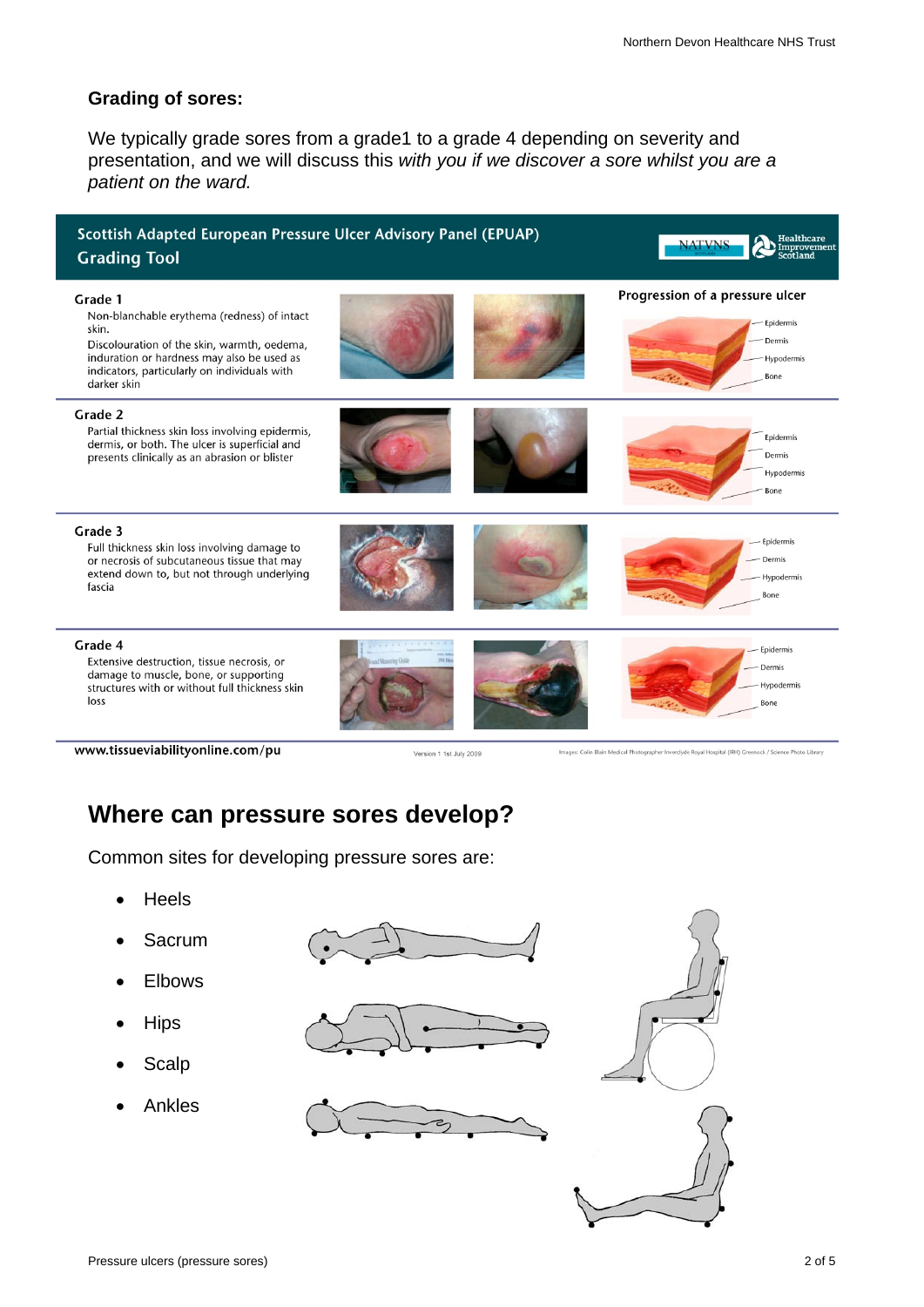## **How can I reduce the risk of developing a sore?**

- 1. Keep moving/change positioning. Nursing or therapy staff will assist you with this if required or they will enable you to reposition yourself independently.
- 2. If you are in a semi reclined position in bed, make sure the knee break on your bed is raised to relieve the pressure on your lower back, sacrum and heels. If you are uncomfortable, please ask to speak to one of the nursing or therapy staff who can advise on positioning.
- 3. If you are sitting in a chair, make sure you are well supported with your feet flat on the floor and your back fully supported by the backrest. Your hips and knees should be at a 90 degree bend. There should a small gap between the back of your knee and the front edge of the seat to prevent pressure building up behind your knees. Your arms should be able to rest comfortably on the armrests. This position will help to avoid pressure building up around your lower back and bottom and will help you to reposition yourself. If you are uncomfortable, please ask to speak to one of the nursing or therapy staff, who can advise on positioning.
- 4. Ensure you are eating and drinking well.
- 5. Ensure your skin is kept free from moisture.
- 6. You may be given special equipment if required.

## **What can you expect from us?**

When you are admitted to the ward the nursing staff will carry out a full assessment of your skin integrity and will ask you if you have any sore bits of skin or any existing sores. These will then be examined and acted on accordingly.

If you do have a pressure sore, with your consent you may be asked if we can photograph it*.* If you should develop a pressure sore, the nurse caring for you will have to record this, and again with your consent you may be asked if we can take a photograph of the sore. The reason for the photograph is so that we can see if the sore is improving or deteriorating and act accordingly. We may also share the photos with our tissue viability specialist nurses for further advice about your care.

In the event of a sore occurring, the nurse caring for you will discuss this fully with you.

You will be asked every day if we can check your skin to enable us to identify promptly any possible problems. Assessing your skin on admission to the ward and at regular intervals thereafter is an important task for nursing staff to do, so please don't be offended if we ask you personal questions about your skin; we ask everyone!

#### **How are pressure sores treated?**

If you have an existing pressure sore, or develop a new one, a care plan will be developed with you. We will identify an appropriate dressing for the sore if one is needed. We will also develop a plan with you to ensure that you regularly re-position yourself, or are assisted to do so in order to minimise the risk of further pressure sores developing, and to help to heal any existing ones. This plan will be discussed with you fully.

If you have a pressure sore, the nurse caring for you will discuss this fully with you.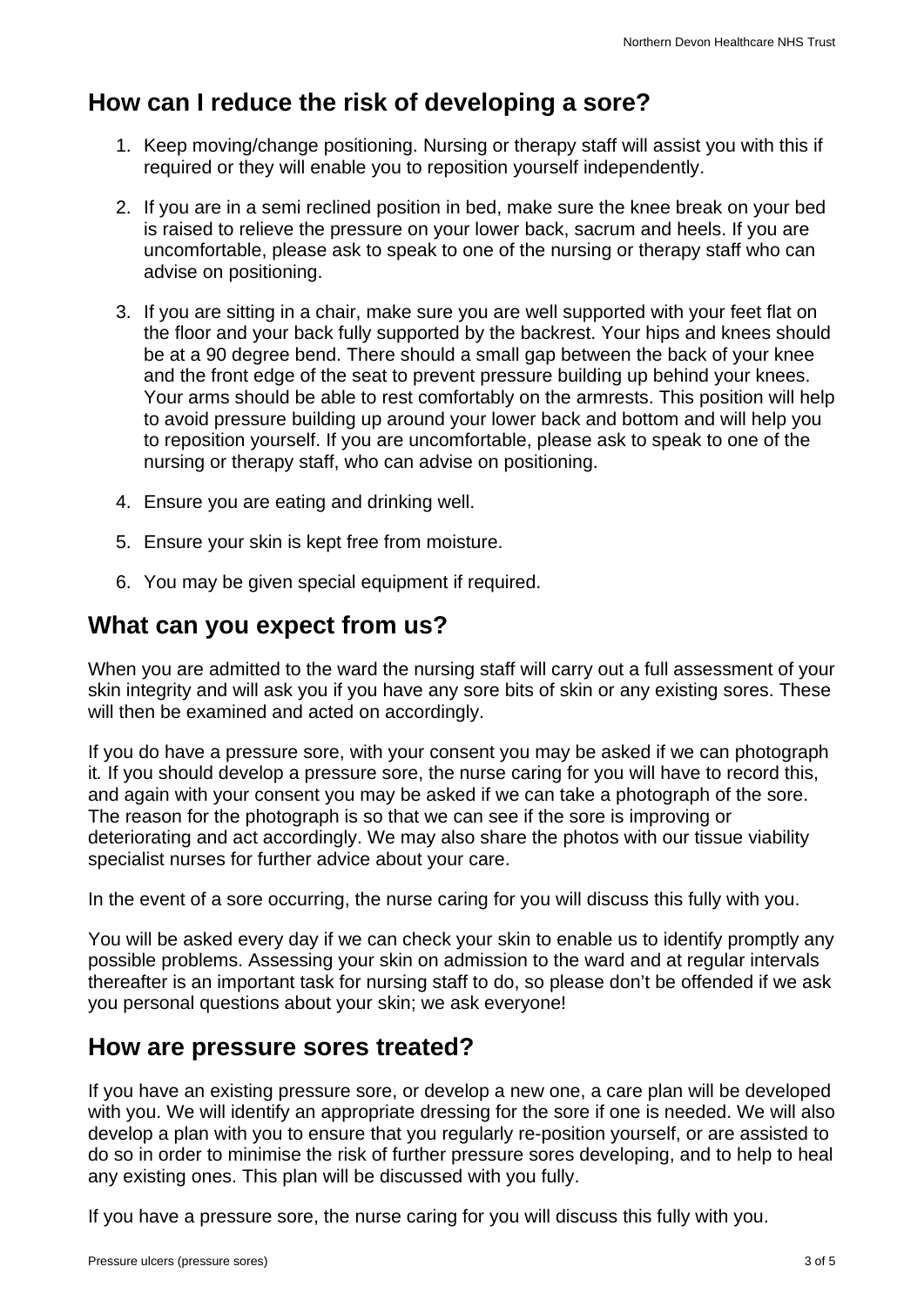## **Possible consequences of developing a pressure sore**

If you develop a pressure sore, the consequences may be as follows:

- Increased pain
- Reduced physical activity
- Lengthened hospital stay
- The need for additional nursing input on discharge
- The possibility of infection

## **Follow up**

If you need any ongoing care in relation to prevention of pressure sores, equipment or care of a pressure sore, the ward staff will advise you before you leave. You may need support at home from a community nurse or therapist (physiotherapist or occupational therapist) and this will be arranged for you. If you need any pressure relieving equipment (e.g. bed, mattress, cushion etc.) then you will be advised of this and we will explain how this will be provided for you at home.

## **Further information**

nhs.stopthepressure.co.uk

www.your-turn.org.uk

www.epuap.org

#### **References**

Dealey C, Posnett J, walker A. (2012) The cost of pressure ulcers in the United Kingdom. Journal of Wound Care. 21 (6) 261-266

Moore Z, Cowman S, Conroy RM. (2011) A randomized controlled clinical trial of repositioning using the 360 tilt for the prevention of pressure ulcers. Journal of Clinical Nursing Sep 20 (17-18) 2633-2644

www.nice.org.uk/guidance/cg179

www.healthcareimprovementscotland.org/programmes/patient\_safety/tissue\_viability\_reso urces/pressure\_ulcer\_grading\_tool.aspx